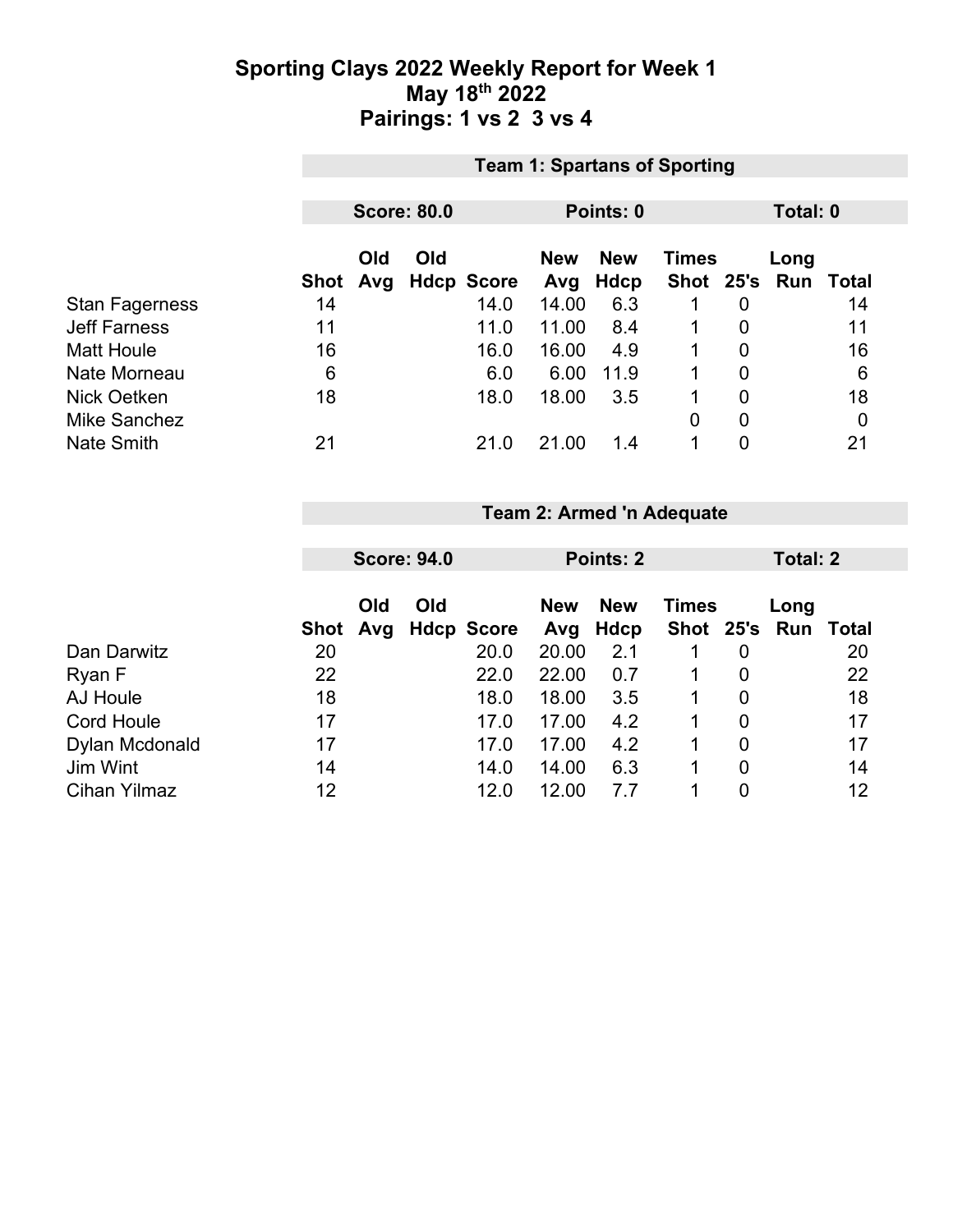### **Sporting Clays 2022 Weekly Report for Week 1 May 18th 2022 Pairings: 1 vs 2 3 vs 4**

|                      | <b>Team 3: RMS Breaking Wind</b> |            |     |                   |                   |                    |                           |          |             |       |
|----------------------|----------------------------------|------------|-----|-------------------|-------------------|--------------------|---------------------------|----------|-------------|-------|
|                      |                                  |            |     |                   |                   |                    |                           |          |             |       |
|                      | <b>Score: 90.0</b>               |            |     |                   |                   | Points: 2          |                           | Total: 2 |             |       |
|                      | <b>Shot</b>                      | Old<br>Avg | Old | <b>Hdcp Score</b> | <b>New</b><br>Avg | <b>New</b><br>Hdcp | <b>Times</b><br>Shot 25's |          | Long<br>Run | Total |
| Sam B                | 11                               |            |     | 11.0              | 11.00             | 8.4                |                           | 0        |             | 11    |
| Mike Carlson         | 8                                |            |     | 8.0               | 8.00              | 10.5               |                           | 0        |             | 8     |
| <b>Brent Davis</b>   | 18                               |            |     | 18.0              | 18.00             | 3.5                | 1                         | 0        |             | 18    |
| <b>Ryan Erickson</b> | 17                               |            |     | 17.0              | 17.00             | 4.2                |                           | 0        |             | 17    |
| <b>Gene Harstad</b>  | 19                               |            |     | 19.0              | 19.00             | 2.8                |                           | 0        |             | 19    |
| Jeff K               | 14                               |            |     | 14.0              | 14.00             | 6.3                | 1                         | 0        |             | 14    |
| <b>Chuck Quick</b>   | 19                               |            |     | 19.0              | 19.00             | 2.8                |                           | 0        |             | 19    |
| Dave S               | 17                               |            |     | 17.0              | 17.00             | 4.2                | 1                         | 0        |             | 17    |
| Dean Schultz         | 11                               |            |     | 11.0              | 11.00             | 8.4                | 1                         | 0        |             | 11    |
| <b>Bruce Wisner</b>  | 12                               |            |     | 12.0              | 12.00             | 7.7                |                           | 0        |             | 12    |

|                      |      | <b>Score: 73.0</b> |                   |       | Points: 0                                |  | Total: 0       |               |       |  |
|----------------------|------|--------------------|-------------------|-------|------------------------------------------|--|----------------|---------------|-------|--|
|                      |      | Old<br>Old         |                   |       | <b>New</b><br><b>New</b><br><b>Times</b> |  |                | Long          |       |  |
|                      | Shot | Avg                | <b>Hdcp Score</b> | Avg   | Hdcp                                     |  |                | Shot 25's Run | Total |  |
| Jaime Born           | 10   |                    | 10.0              | 10.00 | 9.1                                      |  | 0              |               | 10    |  |
| Matt Born            | 11   |                    | 11.0              | 11.00 | 8.4                                      |  | 0              |               | 11    |  |
| Tim Born             | 15   |                    | 15.0              | 15.00 | 5.6                                      |  | 0              |               | 15    |  |
| <b>Randall Clark</b> | 11   |                    | 11.0              | 11.00 | 8.4                                      |  | $\overline{0}$ |               | 11    |  |
| Arden Koosmann       | 13   |                    | 13.0              | 13.00 | 7.0                                      |  | 0              |               | 13    |  |
| <b>Steven Niles</b>  | 15   |                    | 15.0              | 15.00 | 5.6                                      |  | 0              |               | 15    |  |
| <b>Terry Niles</b>   | 19   |                    | 19.0              | 19.00 | 2.8                                      |  | 0              |               | 19    |  |

**Team 4: Raiders**

Super Shooters: None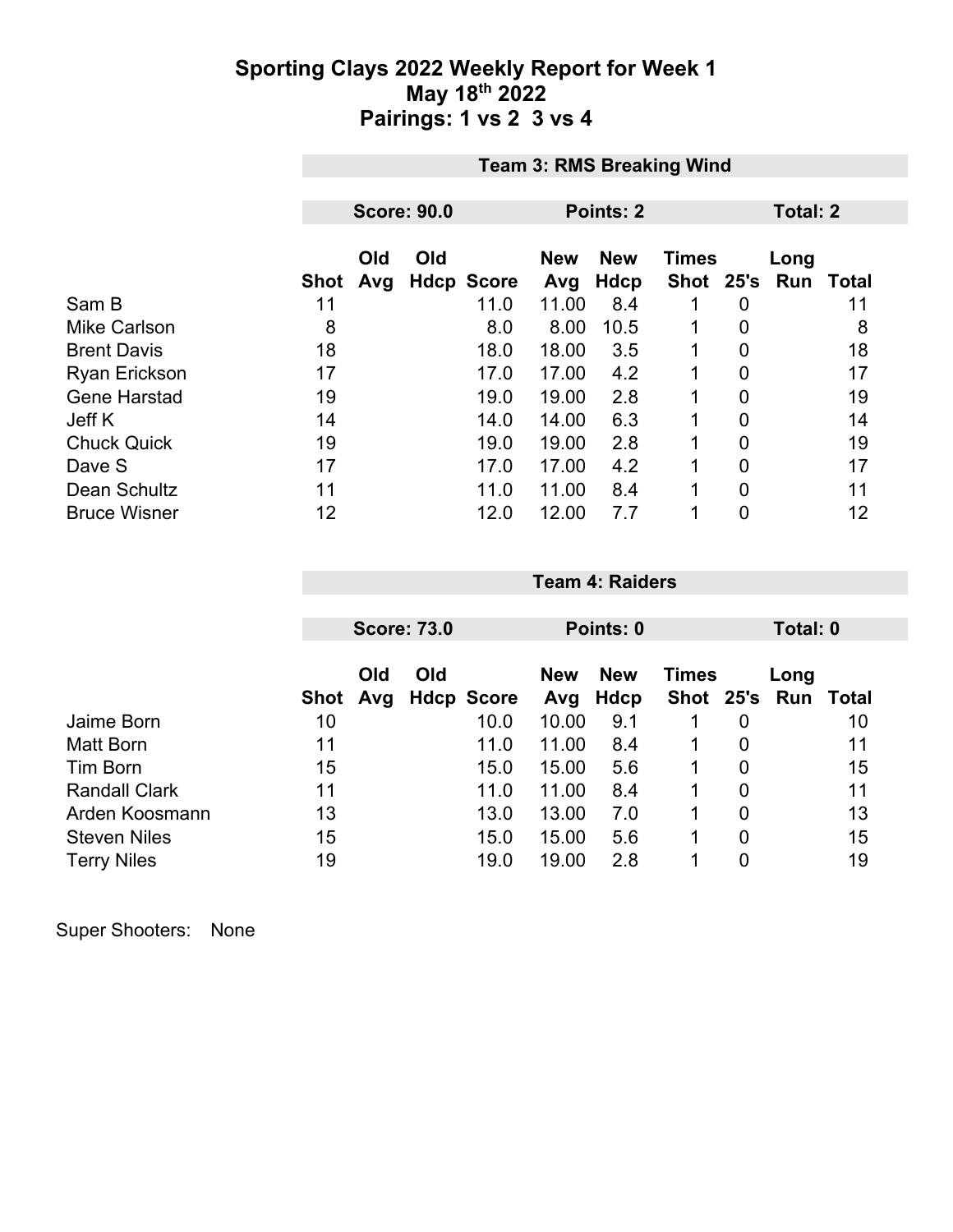## **Sporting Clays 2022 Weekly Report for Week 1 May 18th 2022 Pairings: 1 vs 2 3 vs 4**

# **Sporting Clays 2022 Team Standings through week 1**

| Team 3 | <b>RMS Breaking Wind</b>    | 2.0 |
|--------|-----------------------------|-----|
| Team 2 | <b>Armed 'n Adequate</b>    | 2.0 |
| Team 4 | <b>Raiders</b>              | 0.0 |
| Team 1 | <b>Spartans of Sporting</b> | 0.0 |